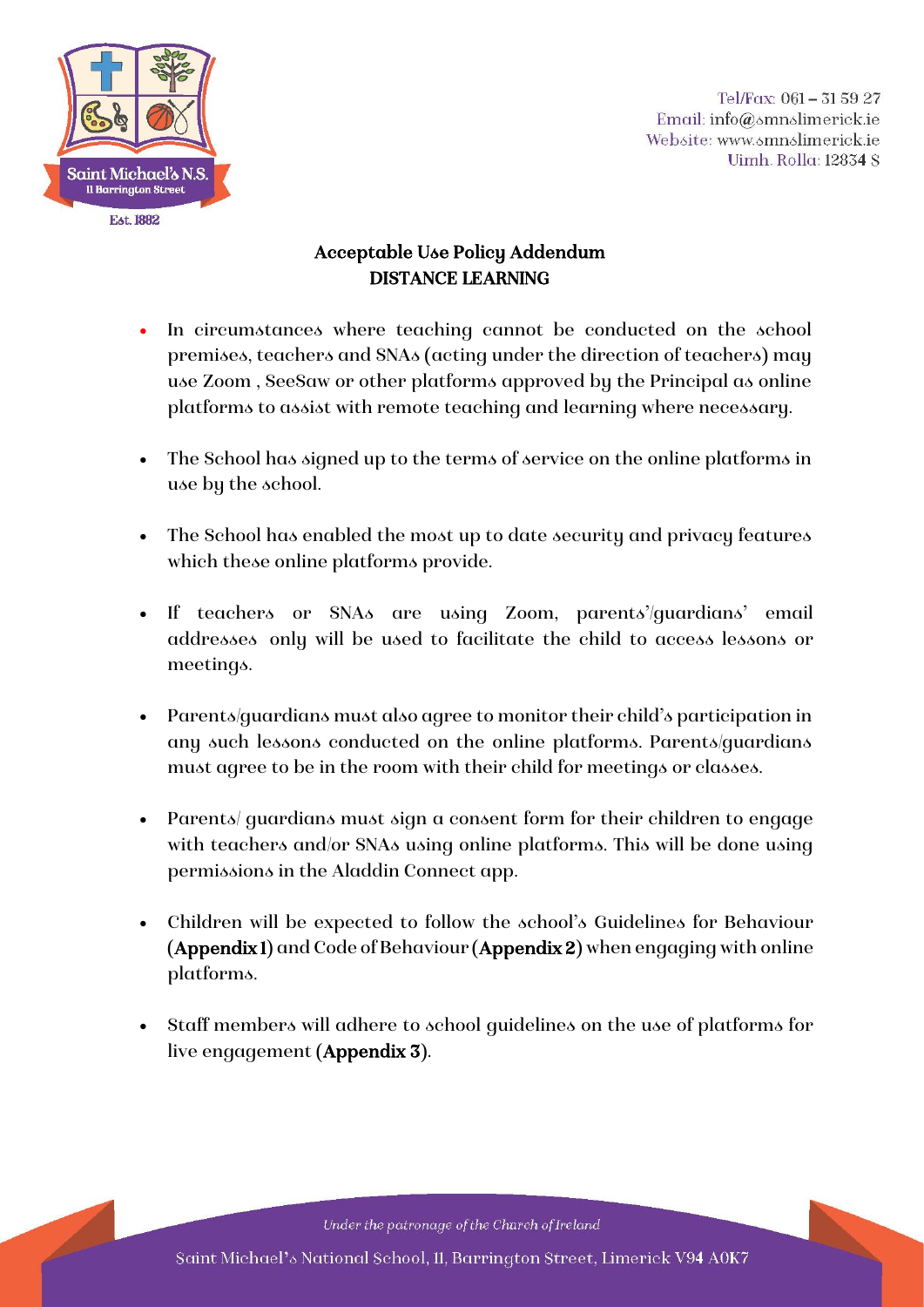## Appendix 1 Guidelines for Pupils using Zoom , Seesaw and similar platforms

#### Code of Behaviour for Online Classes or Meetings

Our Code of Behaviour for online classes or meetings is like our Code of Behaviour at school, based on respect for oneself and others. We expect the same high standards of behaviour as we would in school. The same guidelines apply to the submission of activities (written , photographic or video) submitted to teachers via Seesaw Class or by email to the class email account.

To help us get the most benefit from working online, we ask that the following guidelines be followed:

1. Dress appropriately for school.

2. Be aware of your surroundings. Choose a room with as little distraction as possible but with an adult close by. Be mindful of noise from other people or pets. 3. Ensure that you have a work-appropriate background with good lighting. It is worthwhile testing out your camera and audio before your start. Try to have all of your head showing especially your mouth, this ensures everyone can see who is talking.

4. Mute your microphone when you are not talking. Only turn it on if you are invited to speak. Muting your microphone when you are not speaking allows others to share their thoughts without distraction or frustration.

5. Use the hand icon to show you would like to speak

6. Do not use the Chat function unless invited to by your teacher. Be respectful at all times when using Chat.

7. Eliminate distractions and focus on the class or meeting. If you are using your phone/tablet or laptop to attend the online class or meeting, close all other apps and mute notifications.

8. No eating allowed during online classes or meetings

9. Stay seated and stay present during online classes or meetings. Do not leave the room or talk to others not participating in the class or meeting

10. Meetings must not be shared on social media , photographed or recorded in any way by pupils, parents/guardians, or staff.

11. Be patient! Online classes and meetings are new to most of us and we are all learning.

12. If commenting or responding to comments be respectful and polite.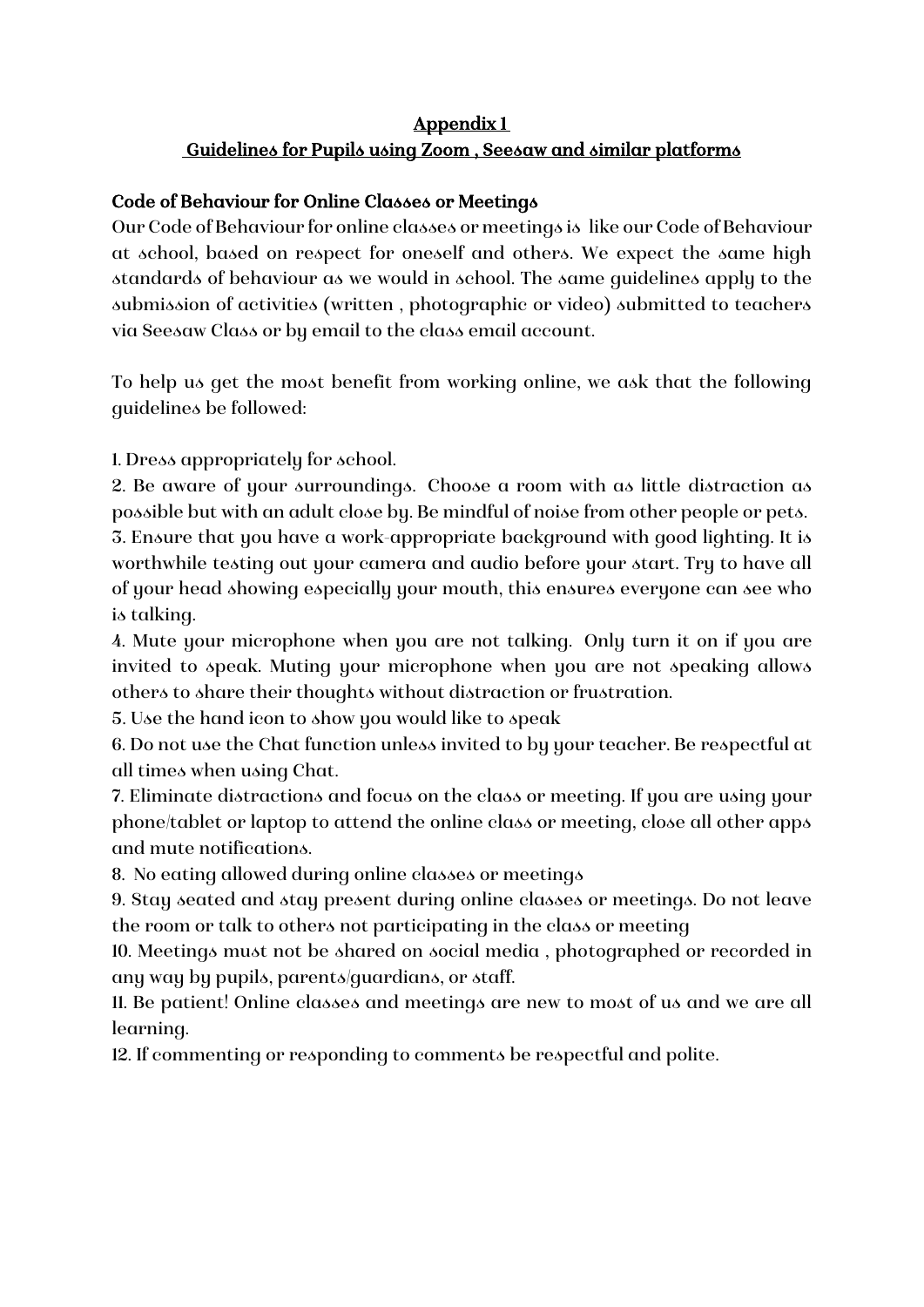## Appendix 2 Code of Behaviour for use of Online Platforms

## Behaviour Levels 1, 2 and 3

Any behaviour that interferes with the rights of others to learn and to feel safe is unacceptable.

## Level One Behaviours:

Level 1 - Behaviours are those that interfere with the orderly learning environment.

## Level 1: Disciplinary Actions

Consequences for Level 1 behaviour are dependent upon the severity and frequency of the specific behaviour.

Teachers will discipline students at level 1.

The child or the child's inappropriate post will be removed from the school's online platforms by the teacher.

The teacher will notify the child's parents/guardians

## Level 1: Supportive Intervention

Teacher to phone the parent and speak to the pupil. Child to write a letter of apology to the teacher.

## Level Two: Behaviours

Level 2 Behaviours are those that seriously interfere with the orderly environment and are potentially dangerous to the safety and well-being of the students and staff.

## Level 2: Disciplinary Actions

- Referral to principal
- Communication with parent(s)/quardian(s)

• Exclusion from online platforms used by the school for a certain number of sessions

Report to be submitted to the BOM or Tusla as deemed appropriate.

## Level 2: Supportive Intervention

Option of creating a Behaviour Contract with the child

• Request for assistance from external agencies such as the National Educational Psychological Service, Health Service Executive Community Services, the National Behavioural Support Service, SESS, Child and Adolescent Mental Health Services, National Council for Special Education.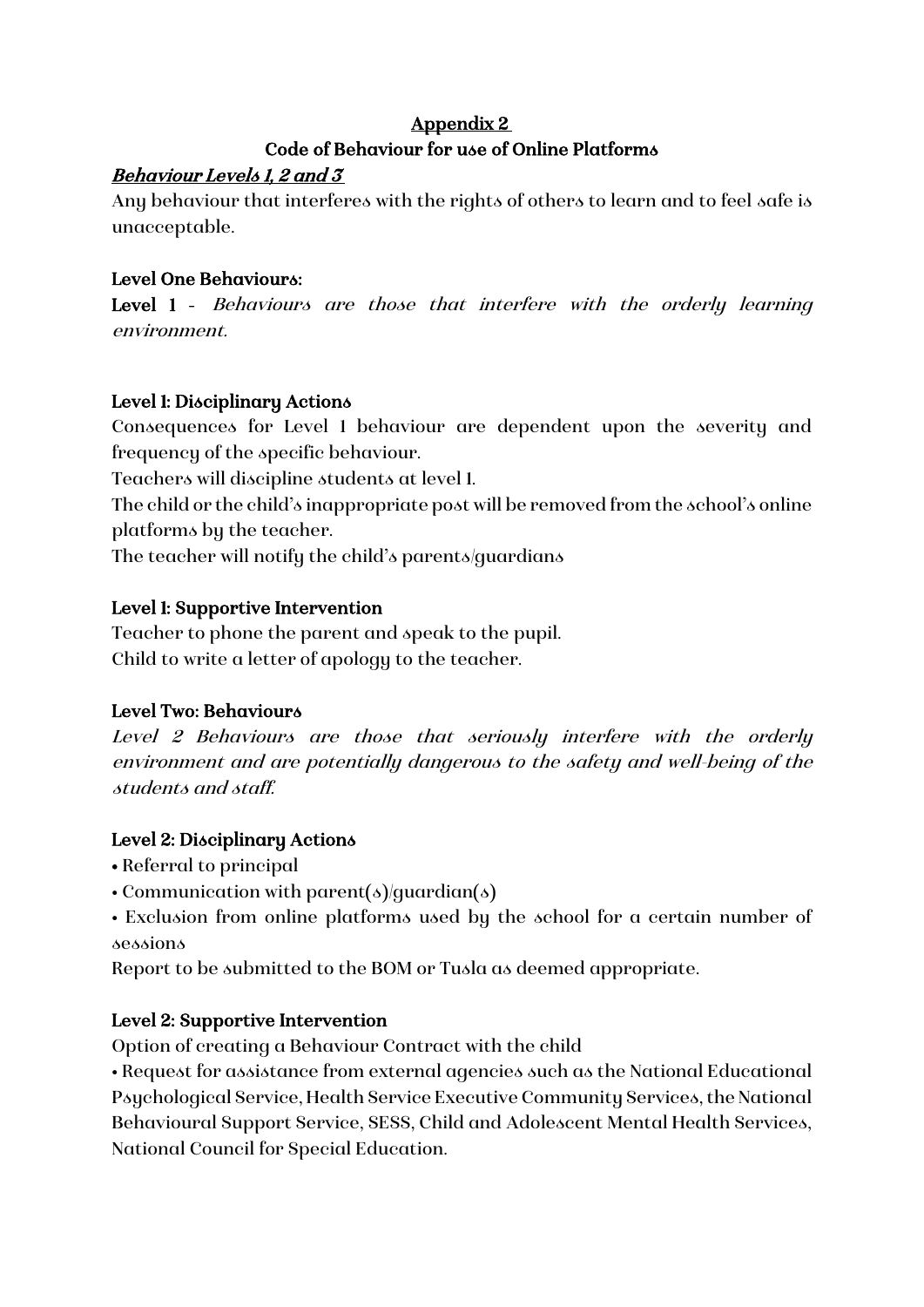• Referral of a Child displaying behavioural problems for psychological assessment (with the parent(s)/guardian(s) consent).

#### Level Three Behaviours:

Level 3 behaviours are considered the most serious violations. These behaviours endanger the immediate health, safety and personal well-being of the pupils and staff of the school. They represent a direct threat to the orderly operation of the learning environment. Situations, which include illegal activity, may result in contact with an Garda Síochána and parents

A very serious/extreme one-off offence

• Repeated or serious instances of Level 2 behaviour which have not been modified by intervention

• Cyberbullying

- Engaging inappropriately on social media platforms
- Intentional possession or use of weapons
- Violent fighting or intentionally causing physical harm to others

• Discriminatory or prejudicial activities or actions toward another person or group involving race, gender, religion, physical condition, disability, or ethnic origin

## Level 3: Disciplinary Actions

Behaviour at Level 3 may involve exclusion from the school's online platforms. The length of the exclusion will depend upon the severity and frequency of the specific behaviour.

This will be at the discretion of the BOM and may involve other agencies.

Parents/Guardians will be asked to confirm that they will supervise their child's behaviour on the school's online platforms.

A serious breach of the school's code of behaviour may result in expulsion from the school's online platforms.

# Appendix 3

#### Guidelines for Staff using Zoom

Zoom has many controls that meeting hosts can use to maximise the privacy and security of their meetings. At Saint Michael's National School we will configure Zoom, by default, to ensure meetings are as secure and private as possible. These default settings are:

#### MEETING ACCESS

1.Unique meeting IDs which are automatically generated are required for each meeting or series of meetings